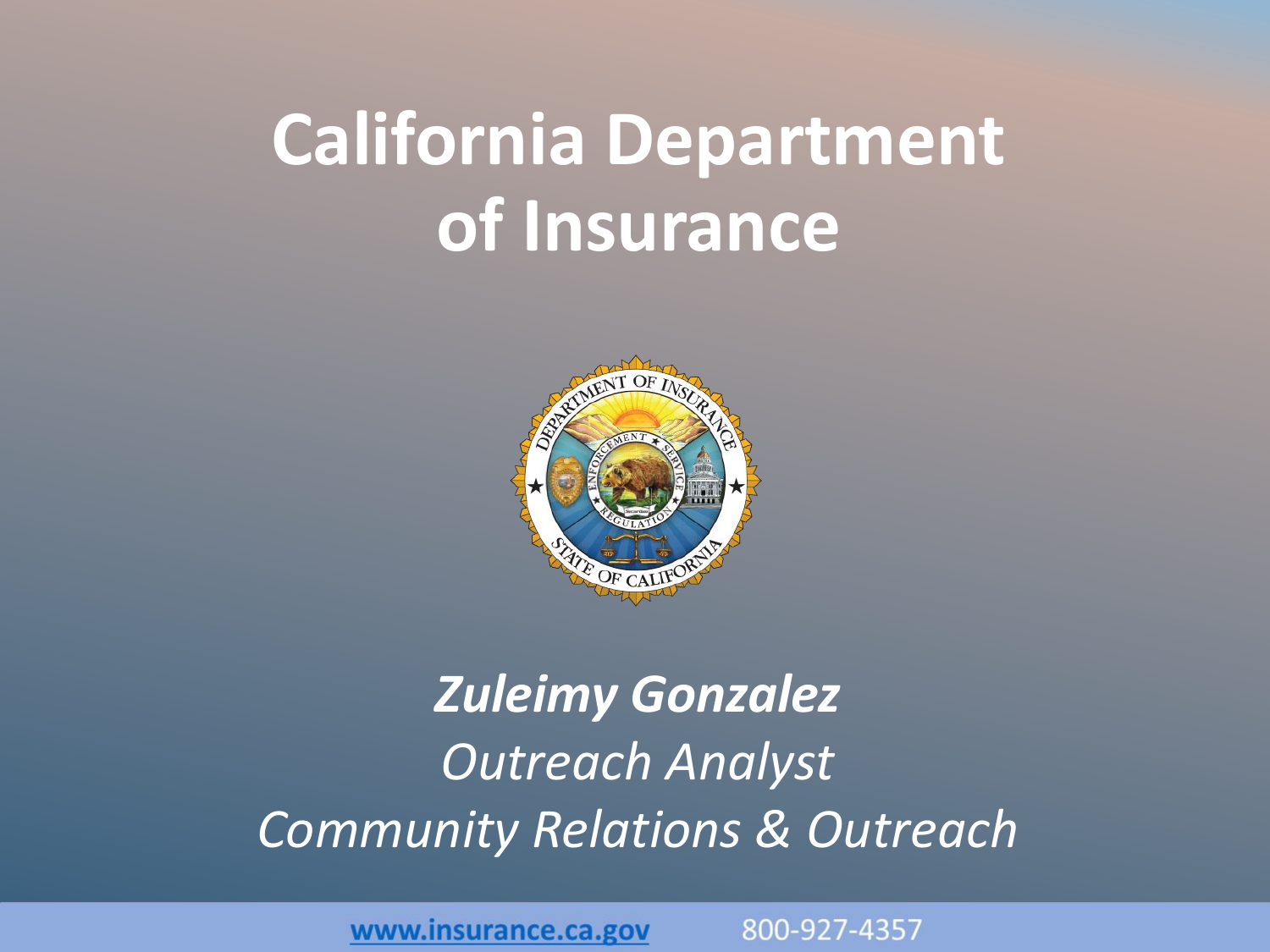

## California Department of Insurance (CDI)

- •State Agency
- •Regulate all lines of insurance
- •Regulate Insurance Companies, Agents, & Brokers
- •Protect consumers from fraud and abuse
- •California is the *largest* insurance market in the U.S. • \$340 billion collected annually in premiums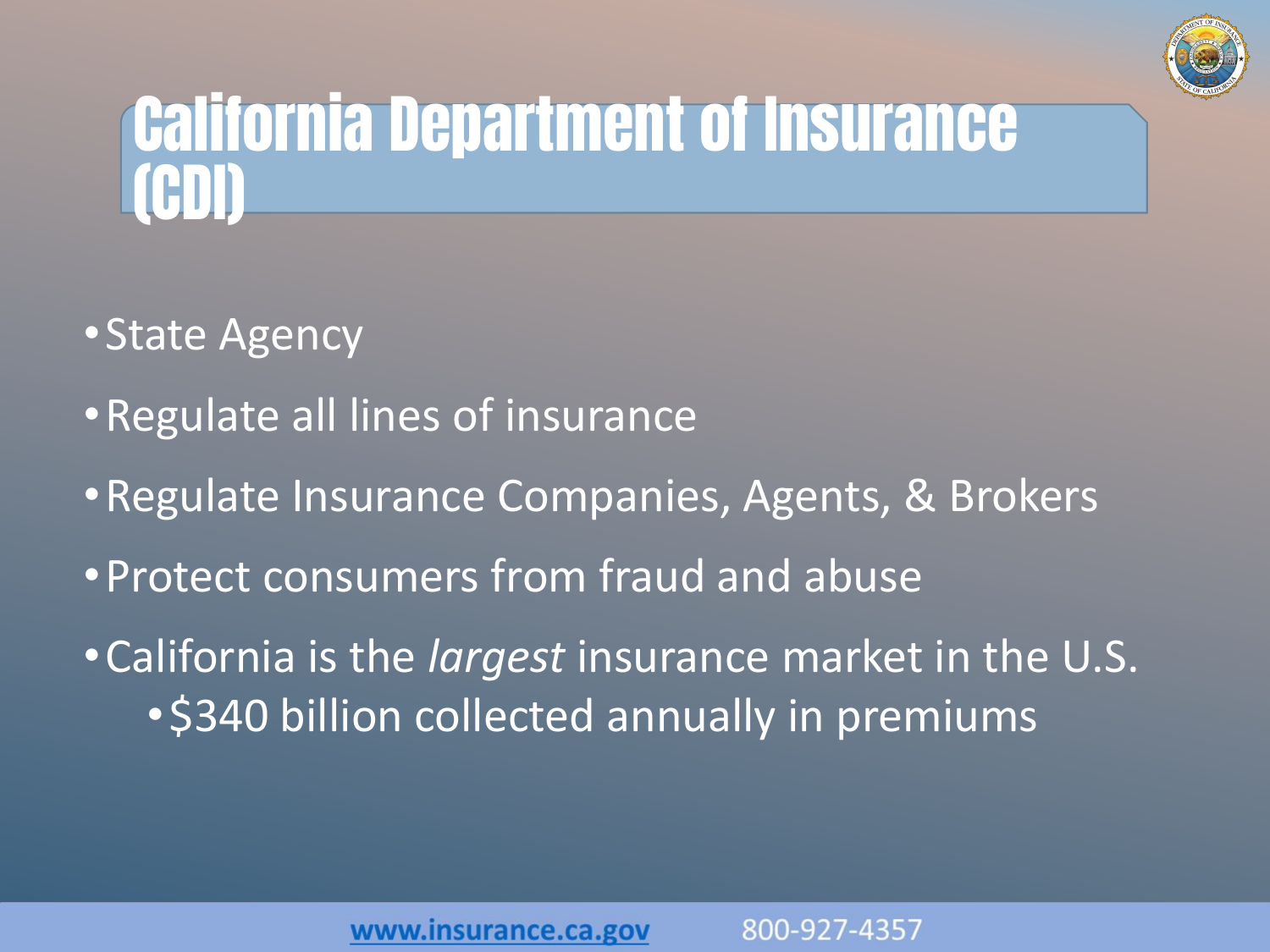#### Actions Taken by Commissioner Lara

•Hosted **275 Virtual Town Halls**, community events to assist during the pandemic.

•Financial relief – **\$3 Billion in premium refunds** for motorists, largest in the country.

•More than **\$134 million recovered for Californians** in 2021 through investigation of 40,000 consumer complaints into insurance company practices.



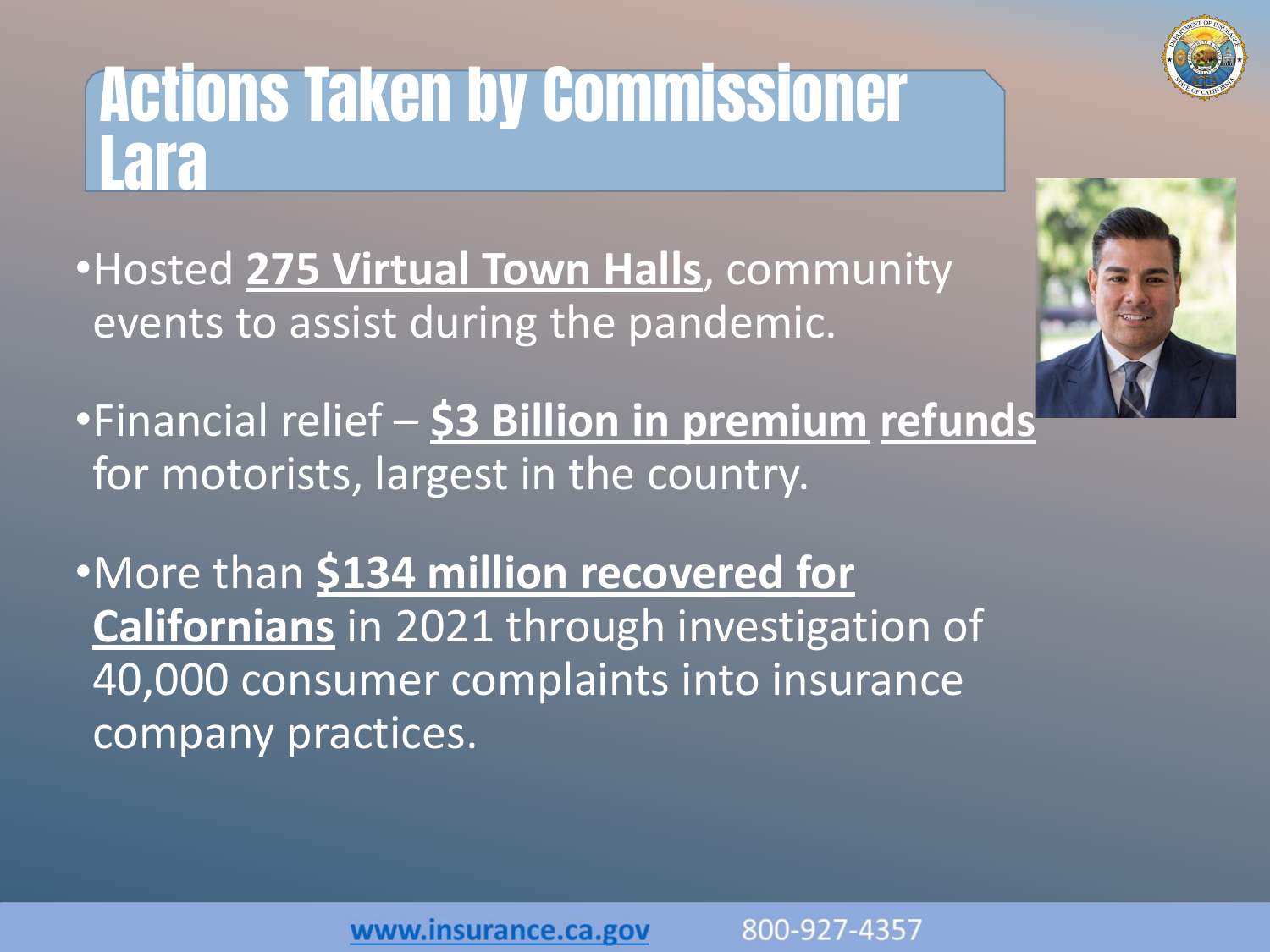

## What Seniors Need to Know

•Seniors are the largest population targeted for scams

•Why are seniors big targets?



www.insurance.ca.gov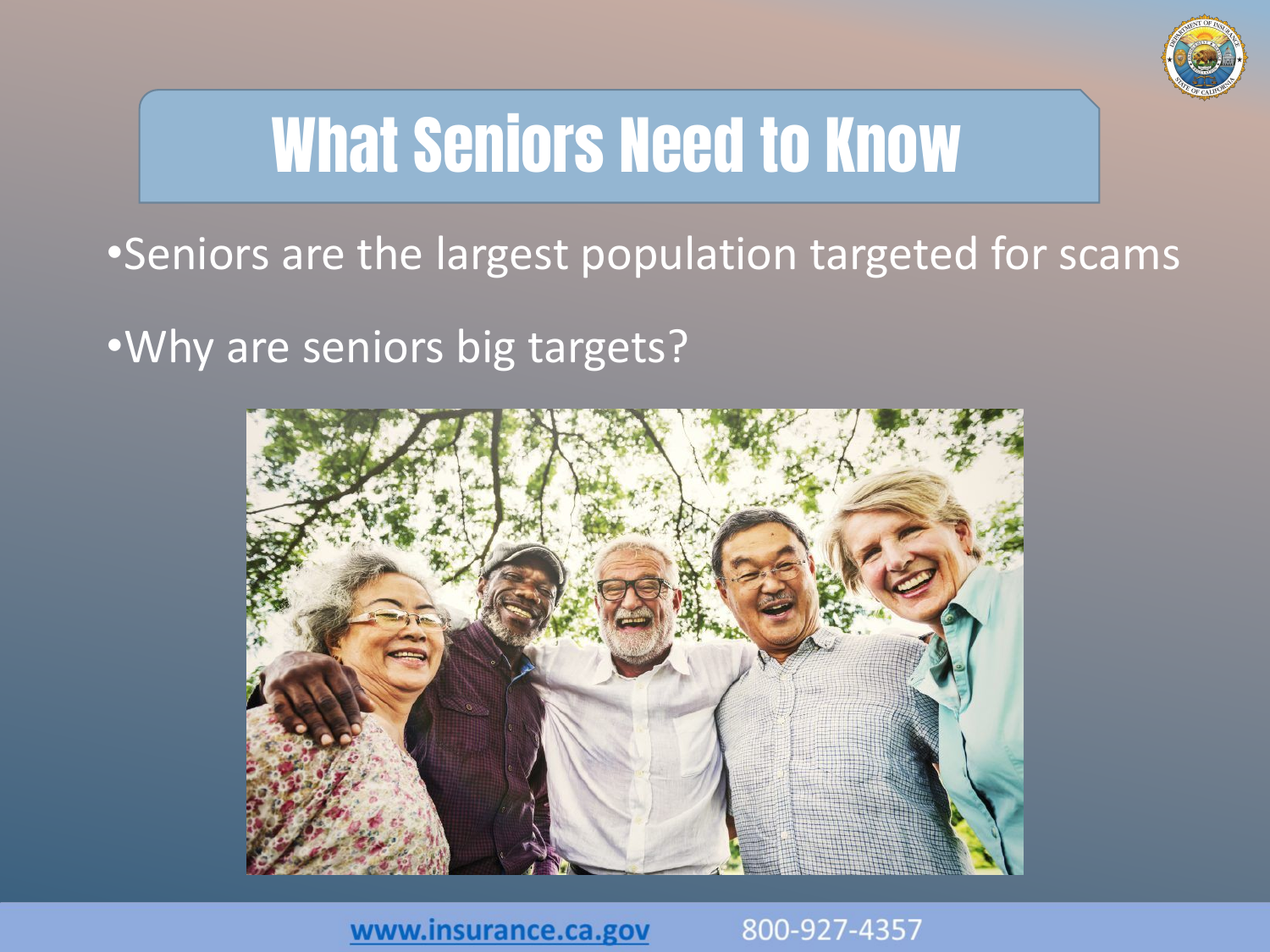

## Most Common Insurance Fraud

#### **ANNUITIES**

•What is it? •Is it RIGHT for you? •Pros •Cons

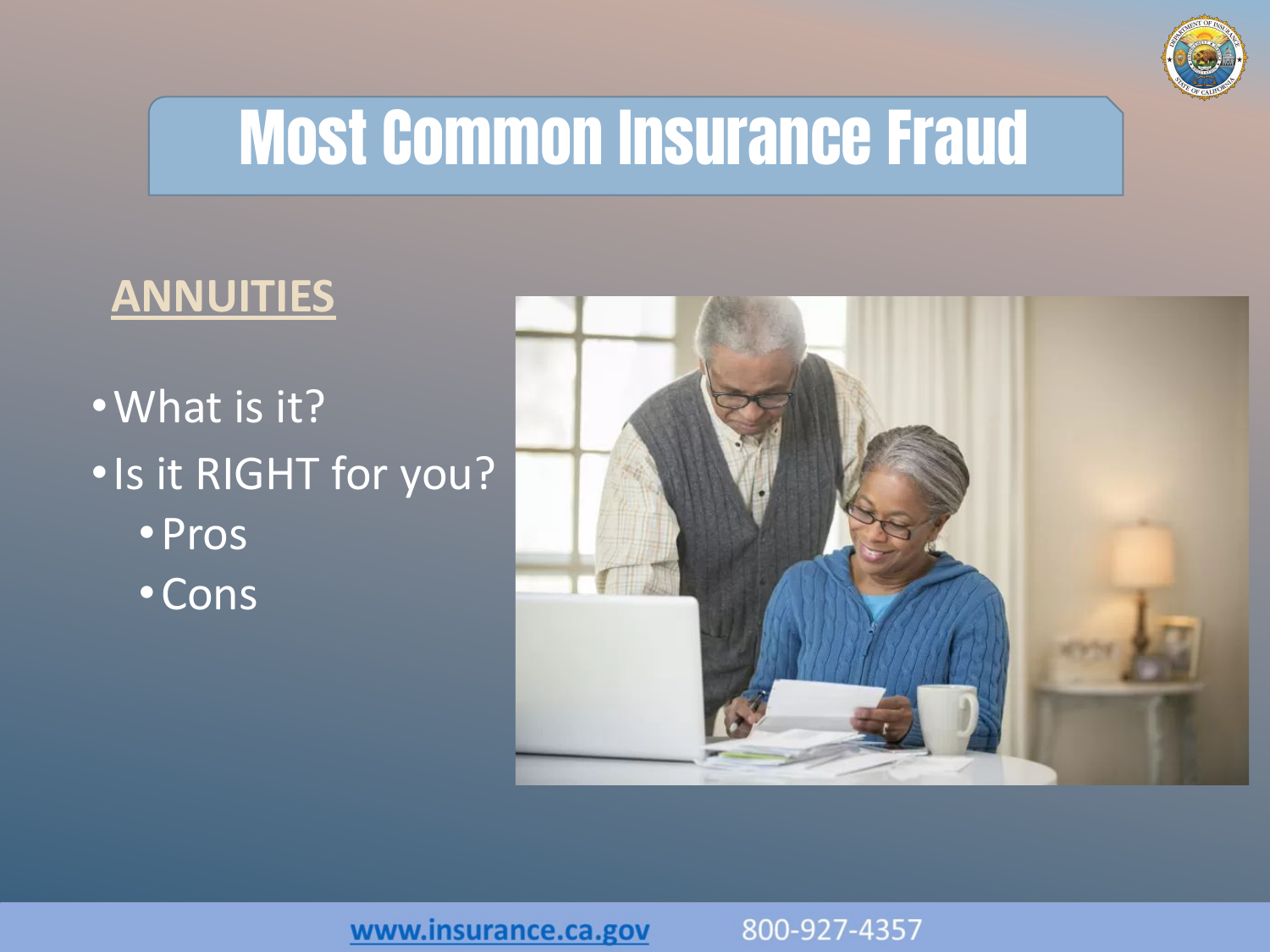

#### Common Insurance Scams



#### •Premium Theft

•Auto Staged accidents

#### •COVID 19 Insurance Fraud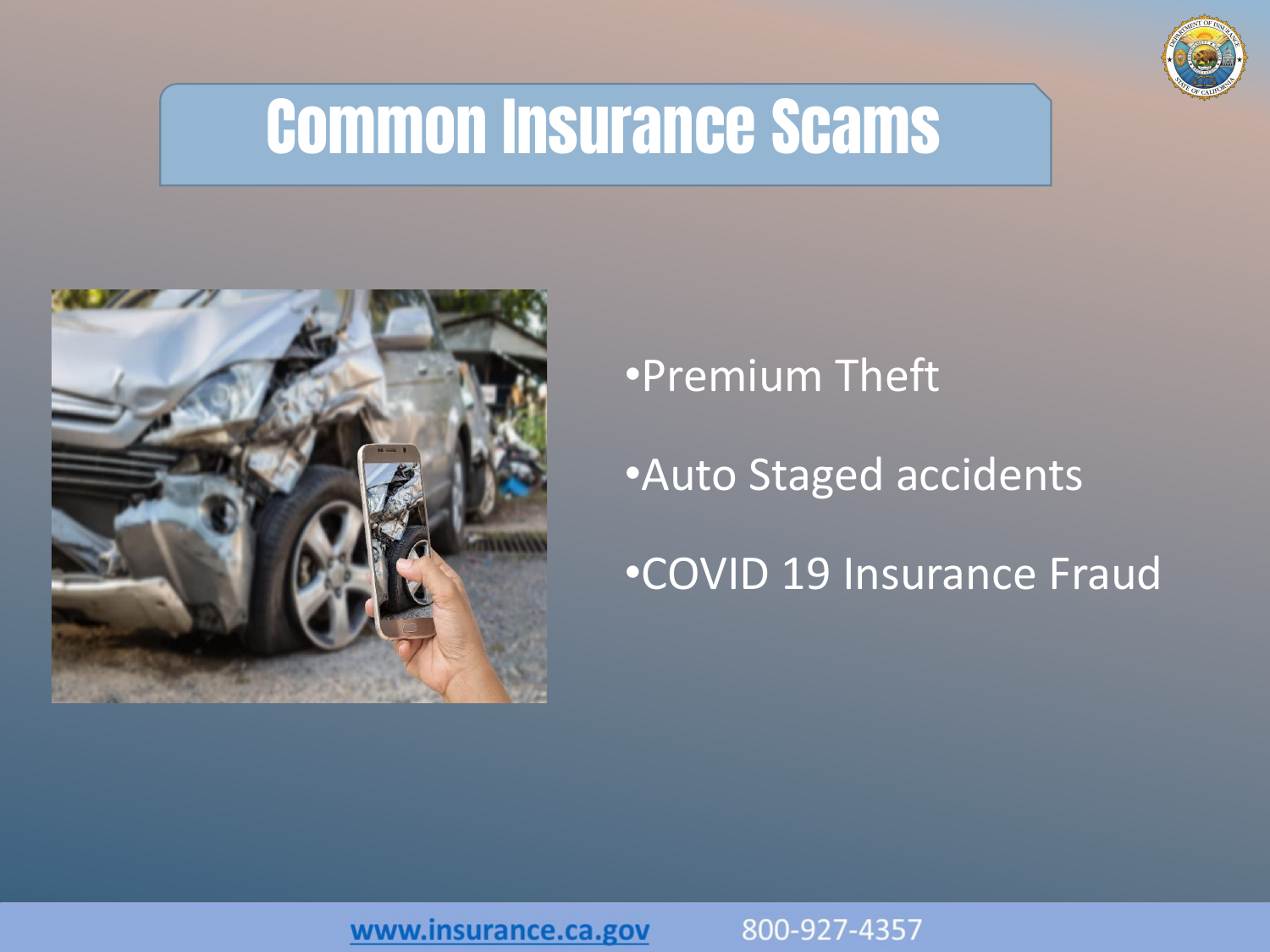

## COVID-19 Scam

•Scammers are selling fake and unauthorized at-home COVID-19 test kits in exchange for your personal or medical information.

•They can fraudulently bill federal health care programs or commit medical identity theft. •Report COVID-19 fraud to OIG.HHA.gov or call 800-447-8477.

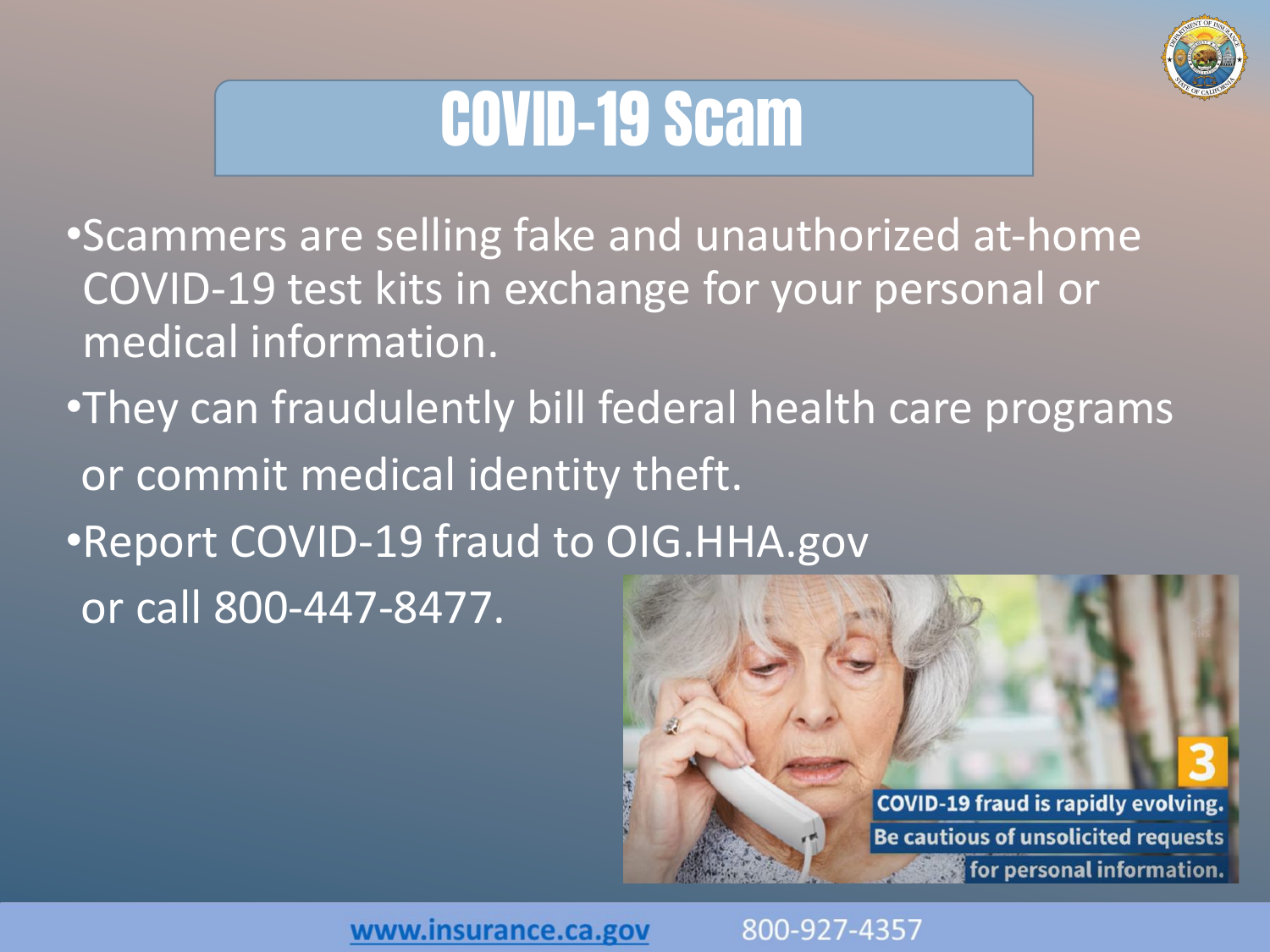

## Insurance Scam Warning Signs

•The agent •offers "free" seminars •offers "free" meals



•offers to create or update a living trust •gives you wrong information about your current investments

•Senior Insurance Bill of Rights (SIBOR)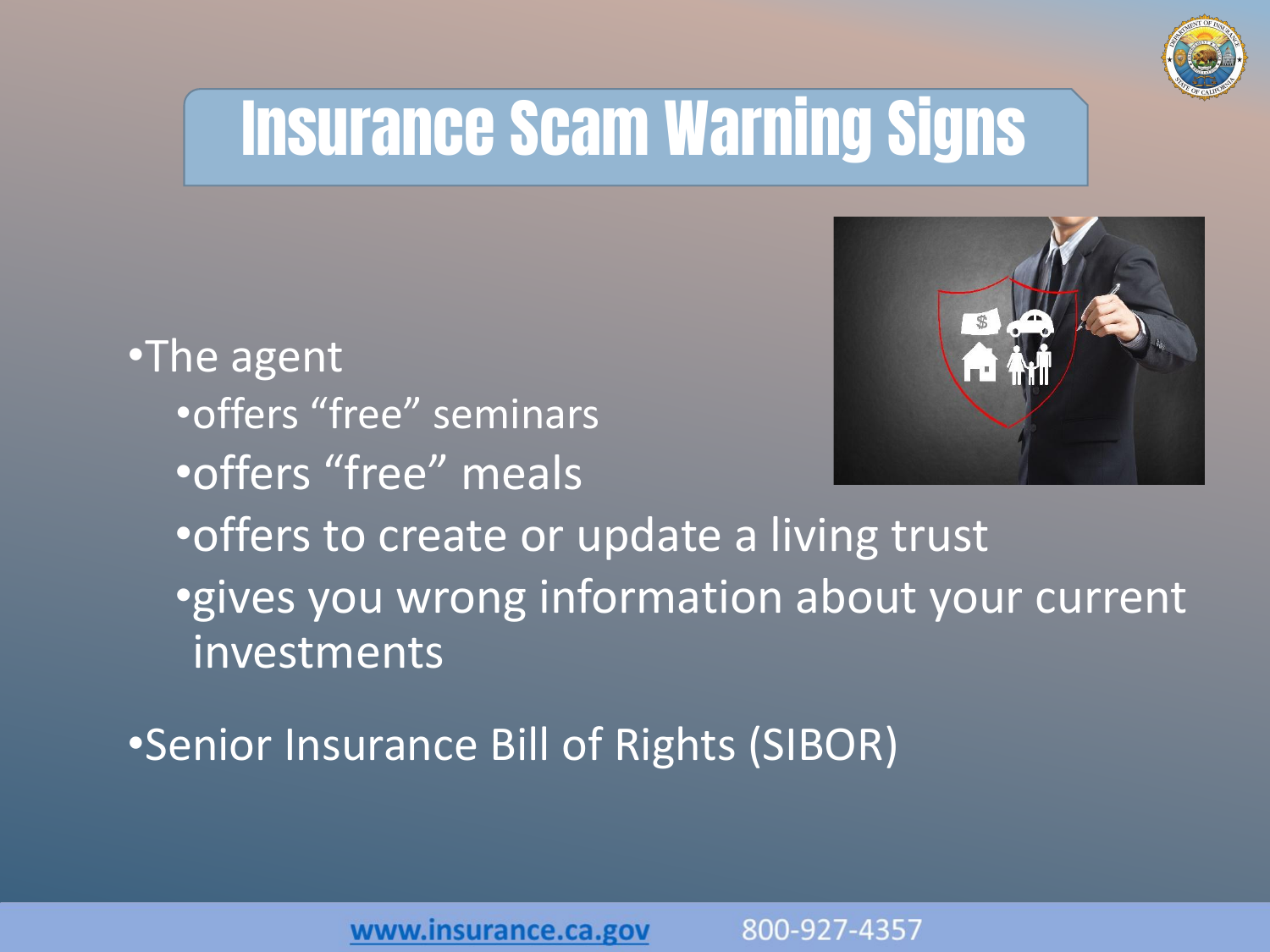

## Avoid Becoming a Victim



•Check the status of insurance agent/insurance company •Answer all questions thoroughly and truthfully •Get everything in writing and compare policies •ASK QUESTIONS

- •Never feel pressured or intimidated
- •Don't sign anything you do not understand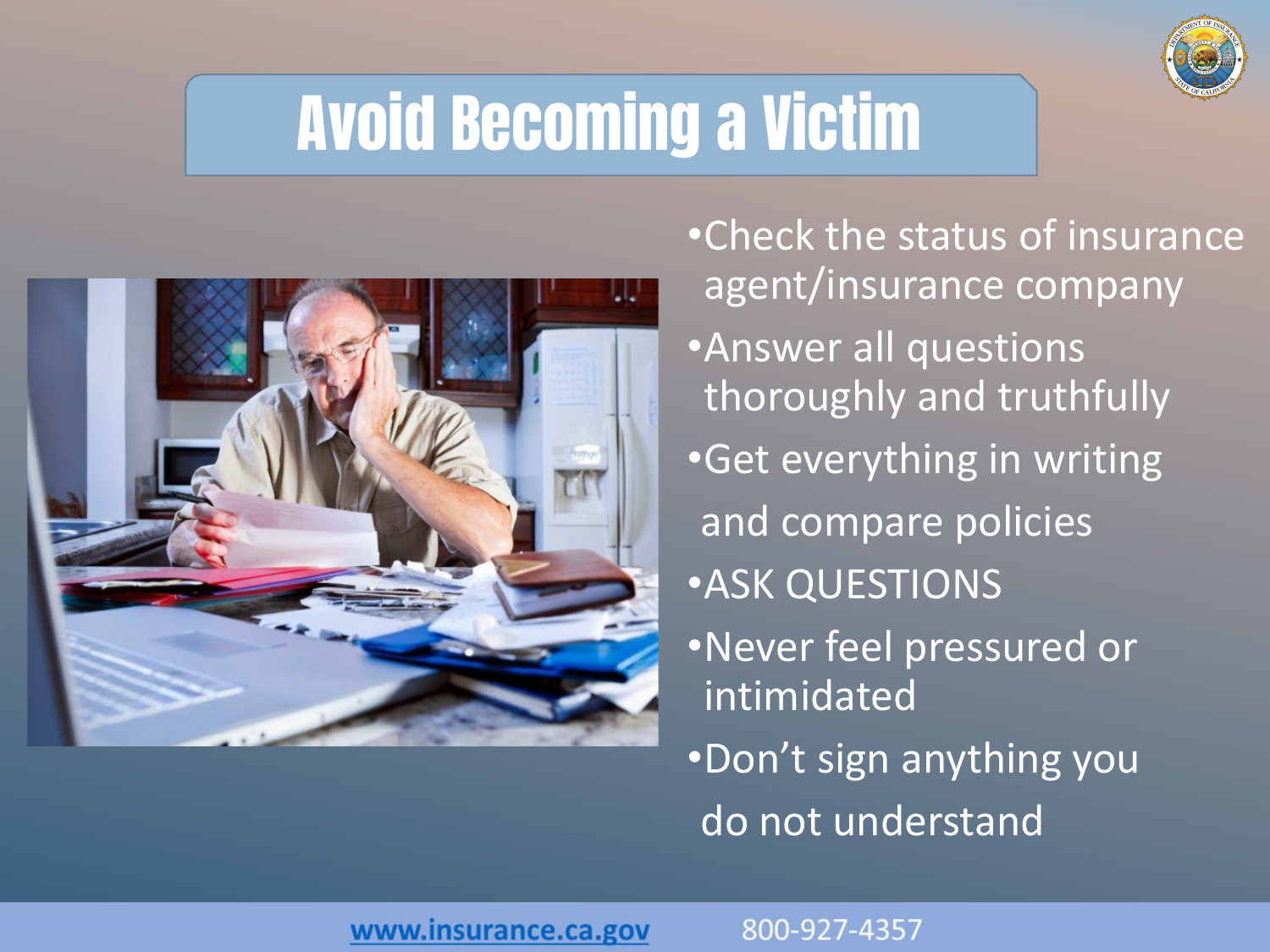

## Protect Yourself from Fraud

•Don't engage! •Don't be polite! •Be stingy with your personal information •Change your passwords •Hang up the phone! •Report Fraud

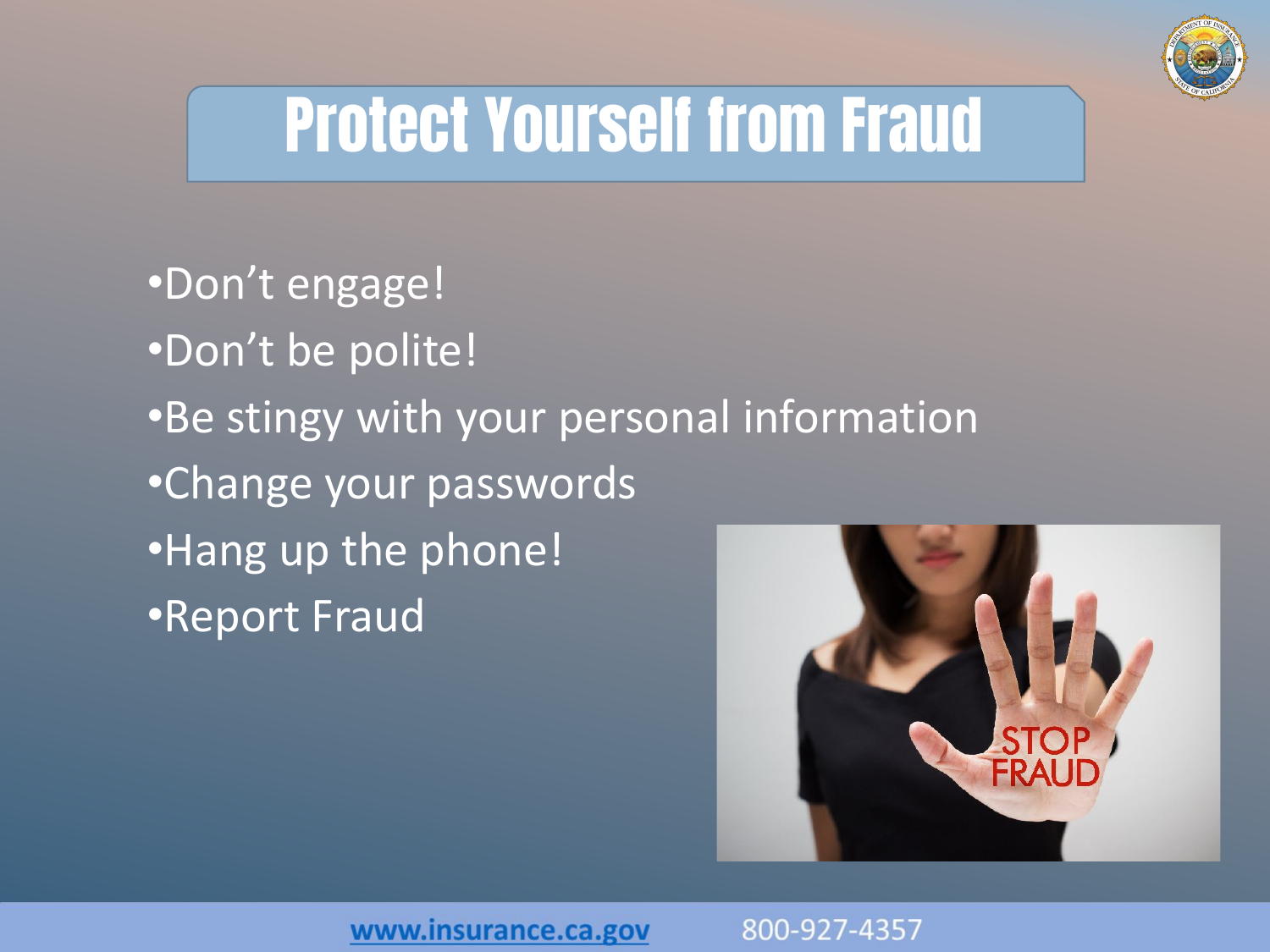

# **Insurance Fraud Resources**

**•Department of Insurance** •800-927-4357 [www.insurance.ca.gov](http://www.insurance.ca.gov/)

**•Senior Medicare Patrol** •855-613-7080

**•AARP Fraud Watch Network Hotline** •877-908-3360

**•Coalition Against Insurance Fraud** •www.InsuranceFraud.org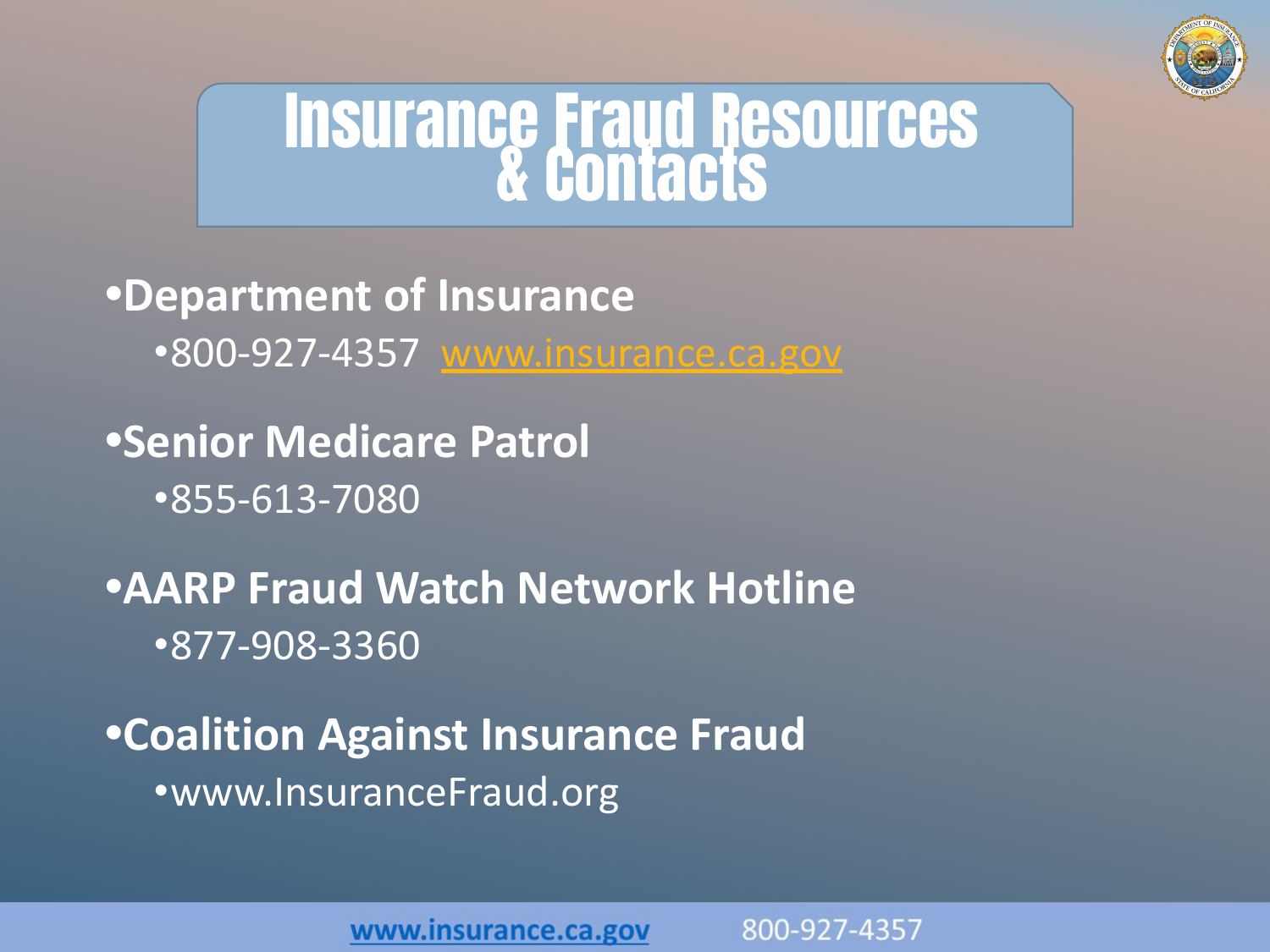

# Senior Resources from CDI

#### **•Senior Gateway** – [www.seniors.insurance.ca.gov](http://www.seniors.insurance.ca.gov/) •One-Stop Website – hosted by CDI



#### **•Senior Information Guides**



www.insurance.ca.gov